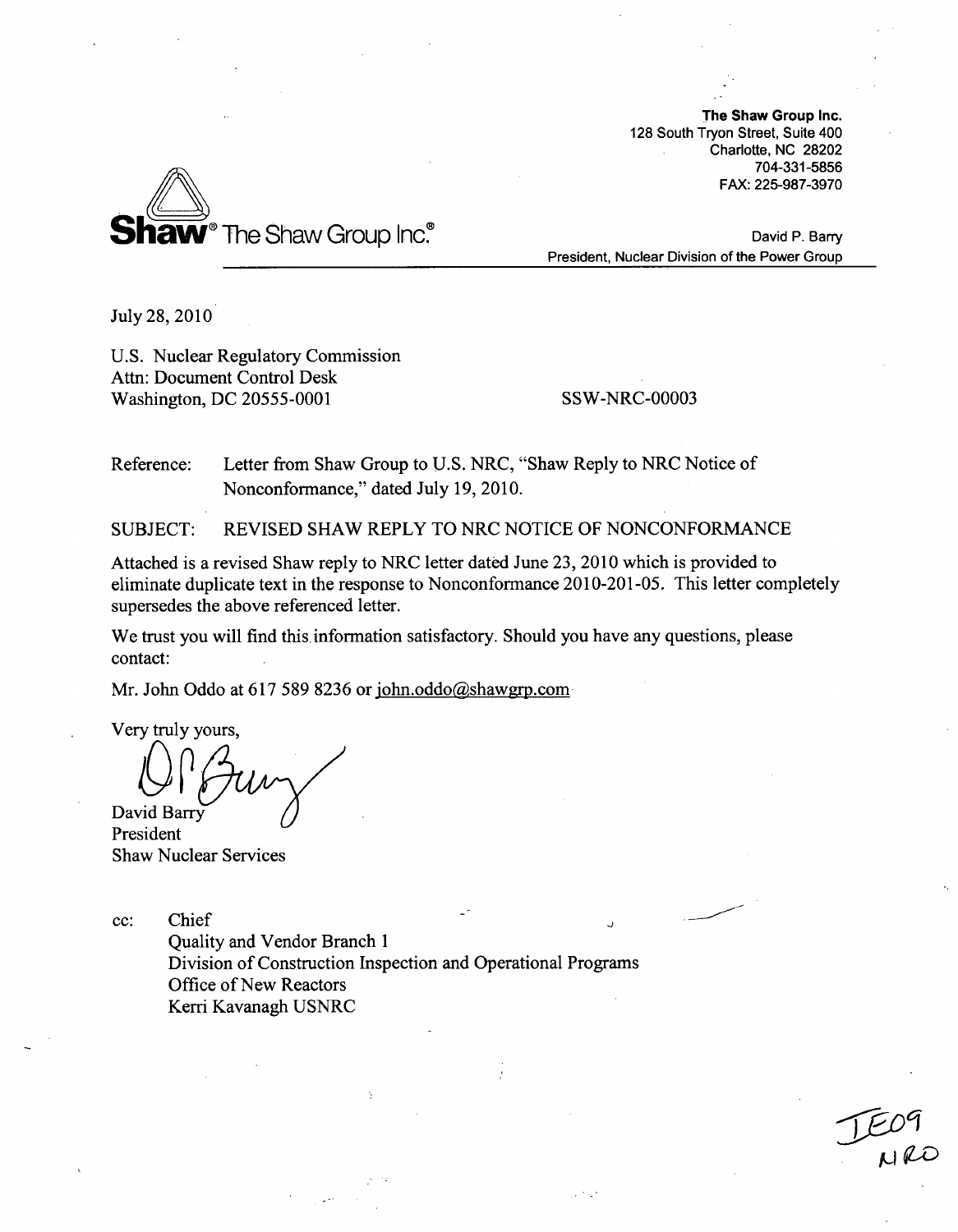### **ENCLOSURE ONE**

# REPLY TO **NON 99901387/2010-201-02**

#### **NONCONFORMANCE**

NON 99901387/2010-201-02 states that "Shaw did not utilize the design change process to obtain prior Westinghouse approval for the use of different revisions of the industry standards and the regulatory guide in Design Specification APP-CCO1-ZO-026, "Safety-Related Mixing and Delivering Concrete," Revision 2, Design Specification APP-CCO1-ZO-027, "Safety-Related Concrete Testing Services," Revision 1, and Calculation APP-G1-EWC-002, "Calculation, Development of Power Cable Ampacities," Revision 1. In addition, Shaw did not specify the correct revisions or editions of industry standards and a regulatory guide in the design documents above."

Your response did not provide sufficient information in the following areas:

a) Shaw did not provide a reason for the noncompliance;

RESPONSE: The reason for the noncompliance was the assumption by the preparer and reviewer of the specifications that the DCP to revise the Codes and Standards document would be prepared by other engineers on the project. No verification follow-up was performed.

b) Shaw indicated that a Design Change was initiated for CAR 2010-03-04-464 but was silent on a design change proposal for CAR 2010-03-05-471;

> RESPONSE: Shaw's corrective action for CAR 2010-03-05-471 did not require a DCP to the Design Basis, it was determined that the engineering documents referenced in CAR 2010-03-05-471, will be revised to meet the specified design basis. The revisions to the specifications will be complete by 8/31/10

c) Shaw issued an immediate notification to the engineering staff to reinforce adherence to the procedural requirements, but did not indicate how recurrence would be prevented or how new employees would be notified;

RESPONSE: Preventive actions:

- 1. Procedures DAPP 5-11 and DAPP 5-9 will be enhanced to specifically reinforce the requirement that DCPs are required prior to proceeding with issuing designs in lower tier documents.
- 2. An engineering stand-down to reinforce the procedural requirements, and the use of project checklist was held.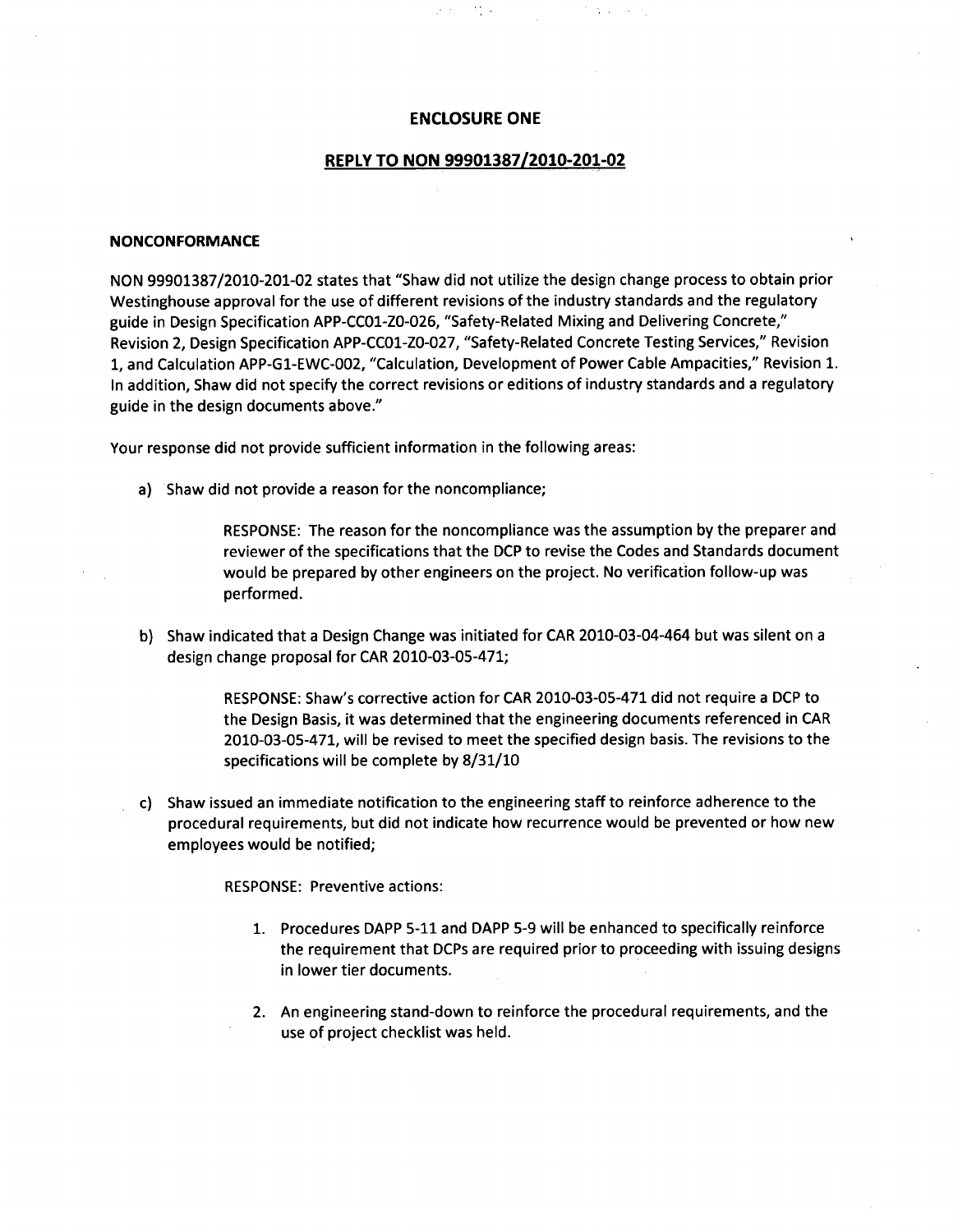RESPONSE: New employee:

Each new employee must perform training to the project training matrix. The Shaw procedure (DAPP 5-11-3) section 6.1.6 requires engineers to use codes and standards directly from the Design Basis and will remind users of the need to process DCPs prior to issuing the lower tier document. Section 6.2.1 requires the reviewer to verify the same attributes.

d) Shaw did not indicate whether it assessed the impact of using the incorrect revisions of industry standards and regulatory guide in the above design specifications on safety-related activities

> RESPONSE: The specifications (APP-CC01-ZO-026, APP-CC01-Z0-027) referenced in CAR 2010-03-04-464 and CAR 2010-03-05-471 had not been used and have been removed from use. The calculation referenced in CAR 2010-03-04-464 has not been used and had been removed from use and has since been revised.

e) Shaw did not address any corrective actions associated with calculation APP-G1-EWC-002.

RESPONSE: The Corrective Action in CAR 2010-03-04-464 was to revise calculation APP-G1-EWC-002 and to reference the correct codes and standards. This was completed on 6/28/2010.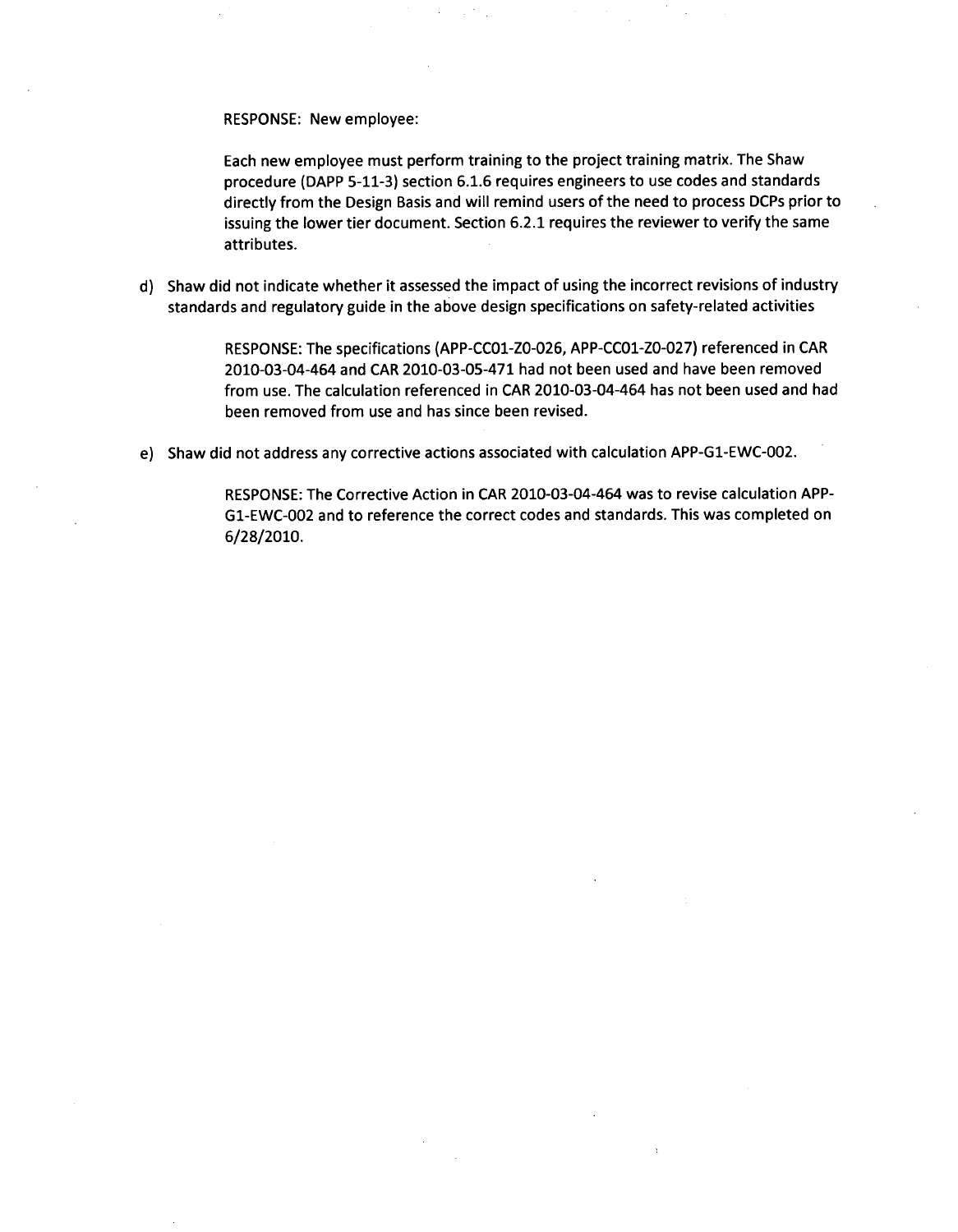#### **ENCLOSURE** TWO

 $\sqrt{2}$  .

#### REPLY TO **NON, 99901387/2010-201-05**

# **NONCONFORMANCE**

**NON 99901387/2010-201-05** states that "the Shaw audit process for external and internal audits does not have implementing procedures governing the scheduling and processing of internal and external audits, including the tracking of audit open items to closure."

IR **99901387/2010-201-05,** Section **5,** states that "[a]lthough **SWSQAP** 1-74A and the QSs and QADs effectively address some of the audit program requirements, the NRC inspection team was unable to find internal and external audit implementing procedures that addressed overall audit controls for the scheduling, processing, tracking and closing of audit findings for items and activities affecting quality." In addition, IR **99901387/2010-201** states that [i]n preparing for its **2009** internal **CIA** audit, Shaw determined that the **2008** internal **QA** audit of its Charlotte office nuclear project activities was not performed. Additionally, the **2008** annual "Audit Finding Report" did not identify that the **2008** Internal **CIA** audit of its Charlotte office nuclear project activities was not performed."

a) "Your response did not address this missed internal audit,

**RESPONSE:** This condition was identified at the start of our **2009** internal audit of Charlotte office nuclear project activities (Audit No. 2009-04) and reported in Audit Observation No. **1.** The cause of the cited condition is attributable to the fact that the original Lead Auditor earmarked to lead this audit was on temporary assignment in China. This assignment was extended to the point where the scheduled **2008** audit was not possible and was not recognized and acted upon in a timely manner. Subsequent investigation determined that this was an isolated occurrence.

The **2008** "Audit Finding Report" (Annual Audit Data Analysis Report) is for reporting audit trend information to Management and, as such, would not have prevented our not having performed the subject audit.

**b)** "how scheduling of audits is controlled in existing Shaw procedures, and how the existing Shaw procedures will prevent recurrence of internal audits being missed."

**RESPONSE:** Not having performed the subject **2008** audit was not attributable to inadequate procedure requirements. However, Quality Assurance Directive **(QAD) 18.1** was revisited to determine whether the procedure could be enhanced relative to audit scheduling. Accordingly, it was revised **(QAD 18.1** Rev. P dated **7/07/10)** as follows (text in italics is new text):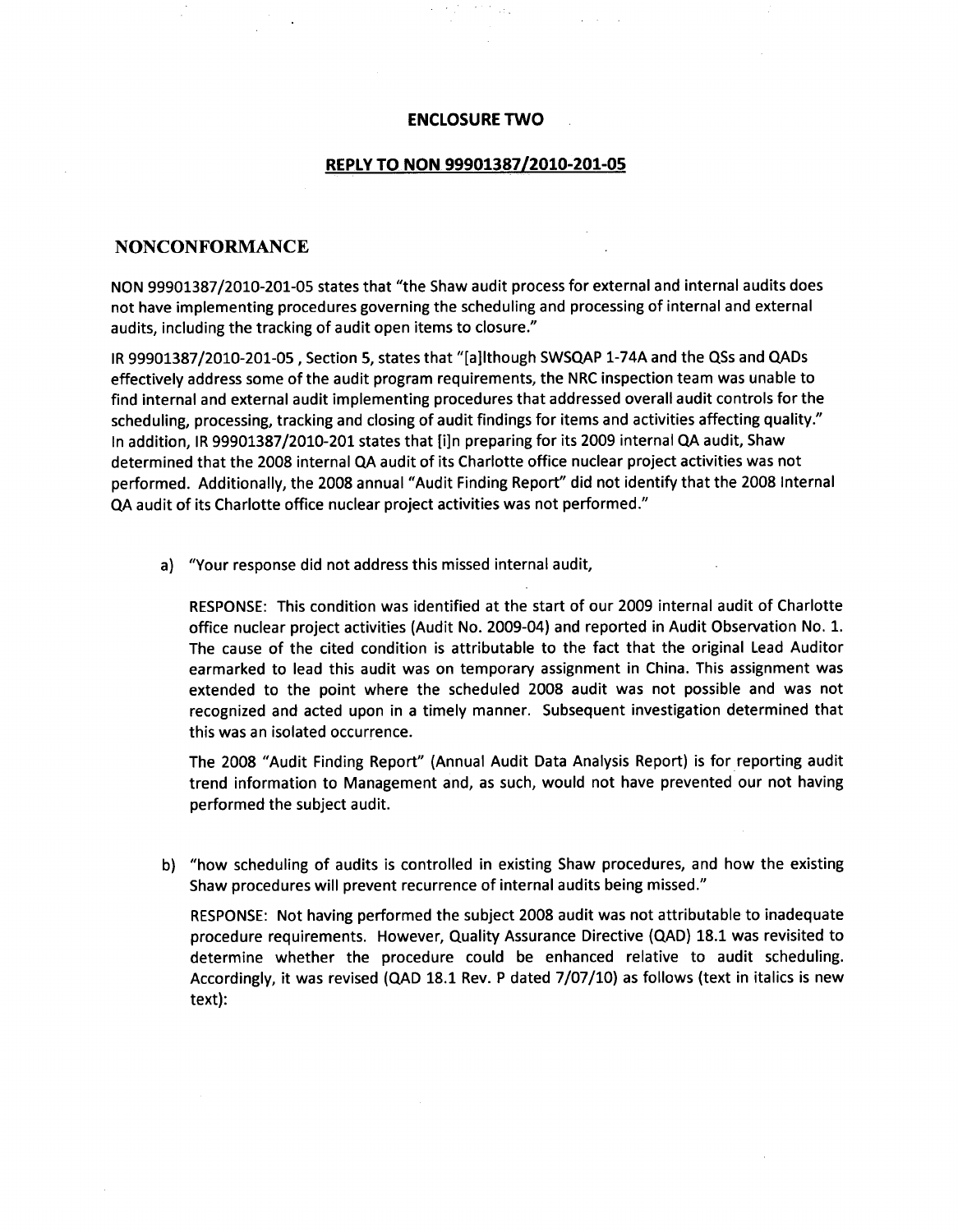# 4.2 Schedules

4.2.1 Quality Assurance shall issue an audit schedule that identifies the internal audits that are expected to be performed in a given year. *The first issue of an audit schedule for a given year shall be issued by the beginning of the last quarter of the previous calendar year. The schedule shall be periodically updated as information changes. By the end of each calendar quarter, the schedule shall be updated to identify the internal audits that are expected to be performed in the next 12 months.*

4.2.2 *Audit schedules shall be posted on ShawNet on the Nuclear Quality Assurance Home Page.*

These enhanced requirements for audit scheduling will provide sufficient controls and a heightened attention on the part of Quality Assurance Management with respect to audit scheduling needs and prevent recurrence of internal audits being missed.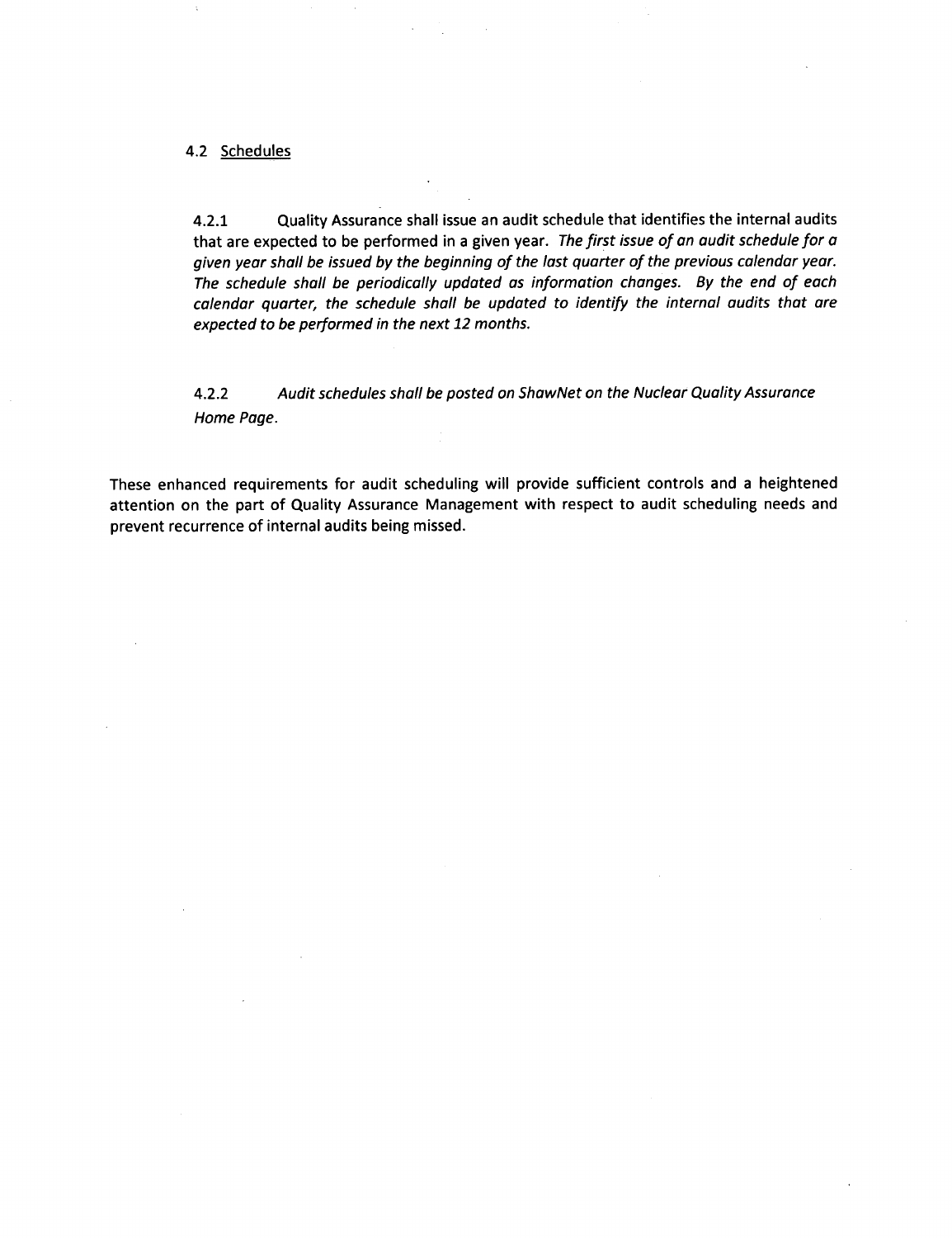#### **ENCLOSURE** THREE

 $\frac{1}{2}$  ,  $\frac{1}{2}$  ,  $\frac{1}{2}$  , and  $\frac{1}{2}$  ,  $\frac{1}{2}$  ,  $\frac{1}{2}$ 

# REPLY TO **NON 99901387/2010-201-06**

# **NONCONFORMANCE**

**NON** 99901387/2010-201-06 states that "Shaw's corrective action program lacks measures to ensure that 1) CAQs and SCAQs identified through the internal audit process are classified, and evaluated, consistent with QS 16.5, and 2) corrective actions for internal audit findings are received and promptly corrected. In addition, Shaw failed to implement effective corrective actions related to engineering good practices and attention to detail as identified in two different internal audits and failed to address and correct the identified CAQ in CAR 2009-03-19-85."

Your response stated that Quality Assurance Directive (QAD) 18.1 has been revised to address CAQs and SCAQs consistent with Criterion XVI, "Corrective Action," of Appendix B to 10 CFR Part 50. However, your response did not provide sufficient information on the revisions to QAD 18.1 to address this nonconformance.

RESPONSE: Quality Assurance Directive (QAD) 18.1 was revised (Rev. N dated 5/11/10) to:

- 1. Add definitions (to paragraph 4.3) of Condition Adverse to Quality (CAQ) and Significant Condition Adverse to Quality (SCAQ).
- 2. Add the following requirements:
	- 5.3 Audit Observation Completion
		- 5.3.1 Audit Observations shall be completed on the Audit Observation Form (Attachment 3.2) by the Lead Auditor. Audit Observation Forms shall be completed in DRAFT form for the post-audit conference and finalized in the audit report.
		- 5.3.2 Each reported condition shall be categorized as a Condition Adverse to Quality (CAQ) or a potentially Significant Condition Adverse to Quality (SCAQ) in accordance with definitions provided in paragraph 4.3.
		- 5.3.3 The following criteria should be used to determine if a reported condition is a potential SCAQ requiring further evaluation in the Corrective Action System:
			- Should the condition be reviewed for impact on the health and safety of the public or environment?
			- Should the condition be reviewed for impact on reliability, availability, or maintainability of equipment or facility?
			- \* Should the condition be reviewed for importance of meeting regulatory commitments?
			- Should the condition be reviewed for consequence of recurrence?